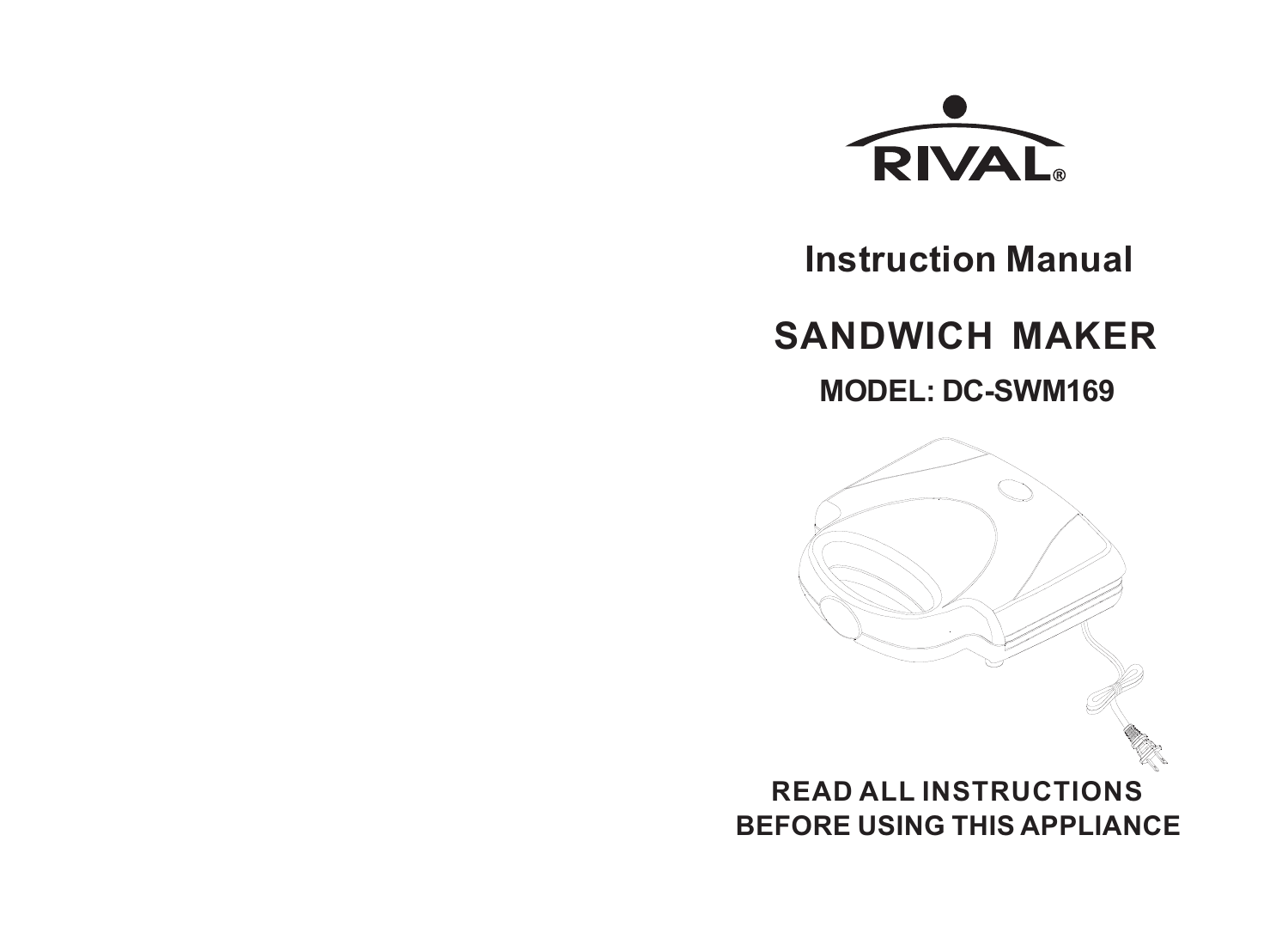### **IMPORTANT SAFEGUARDS**

When using electrical appliances, basic safety precautions should always be followed, including the following:

- **Read all instructions before using.**
- Do not touch hot surfaces. Use handles and knob.
- To protect against electrical shock, do not immerse cord, plugs, or appliance in water or other liquid.
- Unplug from outlet when not in use and before cleaning. Allow to cool before putting on or taking off parts.
- Do not operate any appliance with a damaged cord or plug or after the appliance malfunctions or has been damaged in any manner. No userserviceable parts inside. Return appliance to the nearest authorized service facility or call our toll-free customer service number 866-321-9509 for information on examination, repair, or adjustment.
- The use of accessory attachments not recommended by the appliance manufacturer may cause injuries.
- Do not use outdoors.
- Do not let cord hang over edge of table or counter, or touch hot surfaces.
- Do not place on or near a hot gas or electric burner, or in a heated oven.
- Preheat the unit about 2 minutes before using.
- This appliance is for household use only.
- Close supervision is necessary when any appliance is used by or near children.
- Do not use the unit near gas or other inflammable materials (such as benzene, paint thinner, sprays, etc.)
- **Warning: Do not use this appliance near water.**
- This product should not be used in the immediate vicinity of water, such as bathtub, washbowls, swimming pool etc. Where the likelihood of immersion or splashing could occur.
- The use of attachments or accessories not recommended or sold by the product distributor may cause personal or property hazards or injuries.
- Do not leave the appliance unattended when switched on.
- Do not use appliance for other than intended use.
- Always attach plug to appliance first, then plug cord in the wall outlet.
- To disconnect, remove plug from wall outlet.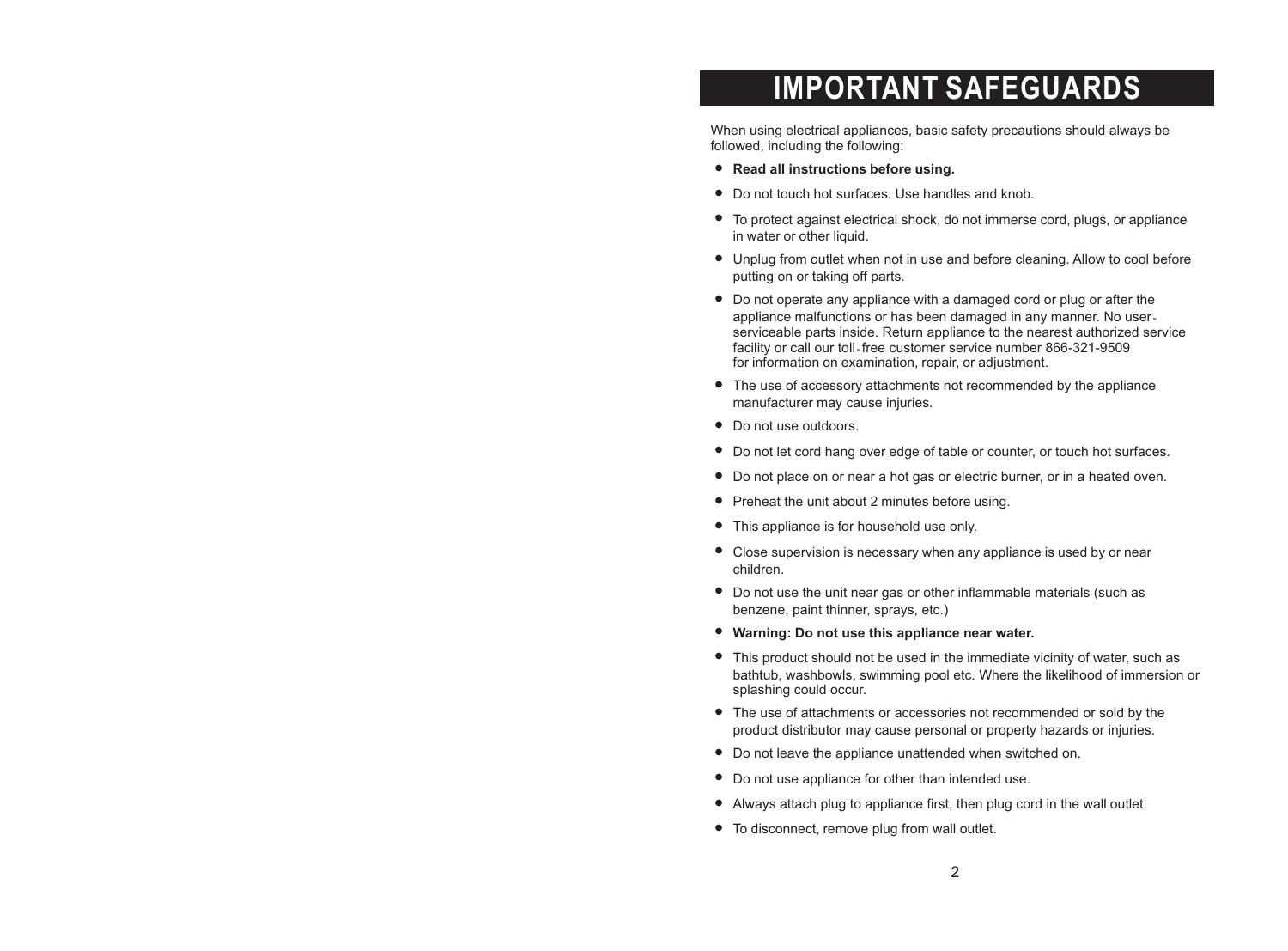- Extreme caution must be used when moving an appliance containing hot oil or other hot liquids.
- The appliance is only to be operated in the closed position.
- **WARNING**: **To prevent electric shock, unplug before cleaning.**
- If the supply cord is damaged, it must be replaced by manufacturer, its service agent or similarly qualified persons in order to avoid a hazard.
- This appliance is not intended for use by persons (including children) with reduced physical, sensory or mental capabilities, or lack of experience and knowledge, unless they have been given supervision or instruction concerning use of the appliance by a person responsible for their safety.
- Children should be supervised to ensure that they do not play with the appliance.
- The appliance is not intended to be operated by means of an external timer or separate remote-control system.
- The temperature of accessible surfaces may be high when the appliance is operating.

## **SAVE THESE INSTRUCTIONS**

# **ADDITIONAL SAFEGUARD**

**Consumer Safety Information** *THIS APPLIANCE IS INTENDED FOR INDOOR HOUSEHOLD USE ONLY.*

#### **DO NOT OPERATE APPLIANCE IF THIS LINE CORD SHOWS ANY DAMAGE, OR IF APPLIANCE WORKS INTERMITTENTLY OR STOPS WORKING ENTIRELY.**

#### **SHORT CORD INSTRUCTIONS**

A short power-supply cord (or detachable power-supply cord) is to be provided to reduce risk resulting from becoming entangled in or tripping over a longer cord. Longer detachable power-supply cords or extension cords are available and may be used if care is exercised in their use. If a long detachable power-supply cord or extension cord is used,

- 1) The marked electrical rating of the extension cord should be at least as great as the electrical rating of the appliance.
- The longer cord should be arranged so that it will not drape over the 2) countertop or tabletop where it can be pulled on by children or tripped over unintentionally.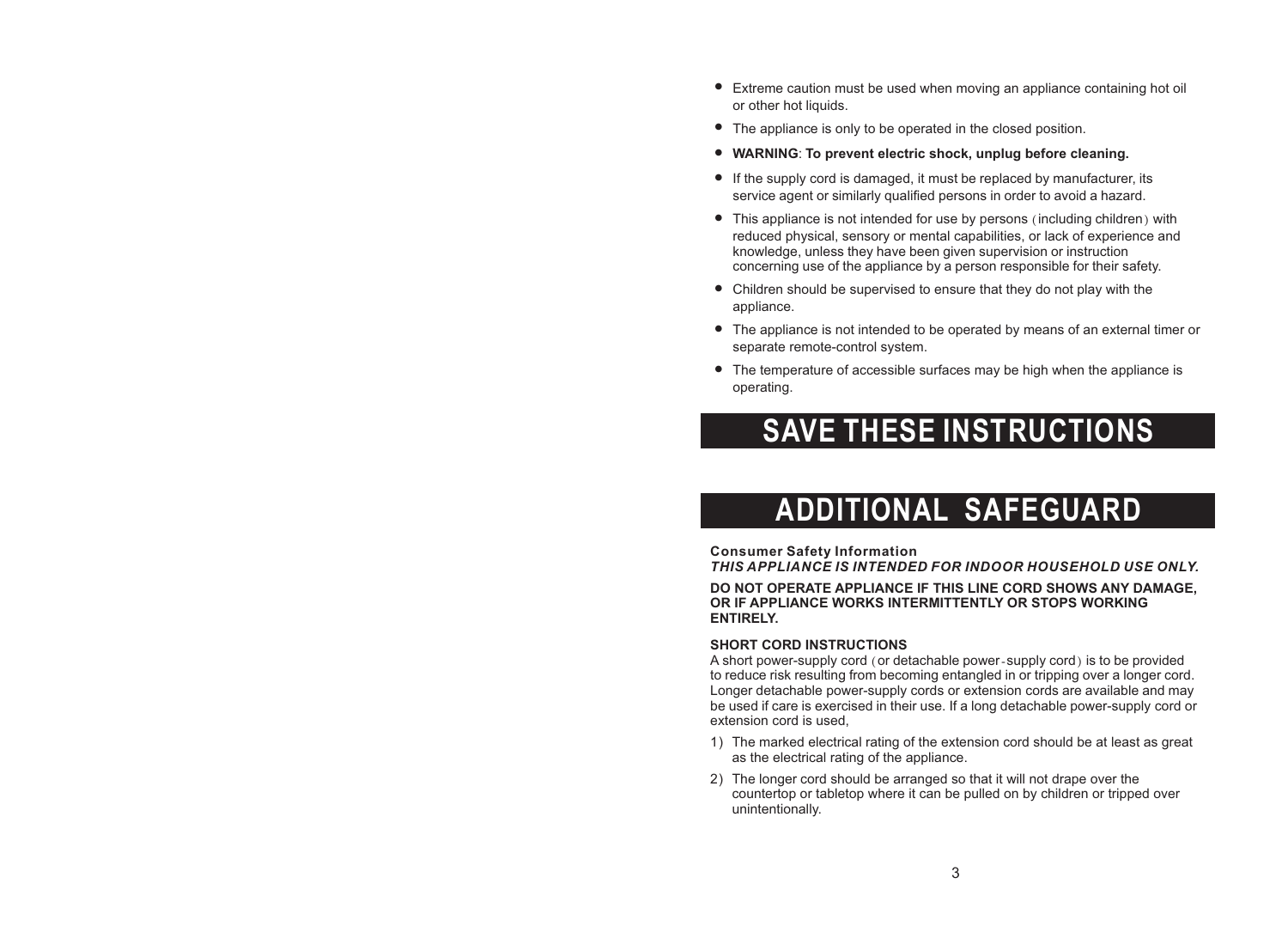#### **POLARIZED PLUG**

This appliance has a polarized plug (one blade is wider than the other). To reduce the risk of electric shock, this plug is intended to fit into a polarized outlet only one way. If the plug does not fit fully into the outlet, reverse the plug. If it still does not fit, contact a qualified electrician. Do not attempt to modify the plug in any way.

### **PARTS**

- 1. Handle Clip
- 2. Power Indicator Light
- 3. Top Housing
- 4. Top Cooking Plate
- 5. Bottom Cooking Plate
- 6. Bottom Housing
- 7. Power Cord and Plug



### **FEATURES**

- 2-slice Baking Plate
- Power and Ready Indicator
- Non-stick Coating for Easy Cleanup
- Compact Upright Storage and Cord Wrap
- Skid-resistant Feet

# **OPERATING INSTRUCTIONS**

**NOTE:** When using the Sandwich Maker for the first time, after unpacking your Sandwich Maker, open the lid, clean the cooking surfaces thoroughly by whipping with a damp sponge and dry the surfaces with a paper towel. For best results, prepare the non-stick surfaces by using a paper towel to wipe a thin layer of vegetable shortening or oil onto the non-stick surfaces of the Sandwich Maker.

**CAUTION:** Always use protective, heat-resistant, gloves or mitts when handing this product to avoid steam or other burns.

#### **How to make sandwiches**

- 1. Always preheat before use. Plug cord into a rating 120-volt AC power outlet while preparing the fillings.
- 2. The indicator light will illuminate when the plug is connected to the main outlet; it will stay on during preheating. The indicator light shuts off when appliance is preheated (preheat appliance for approximately 2 minutes).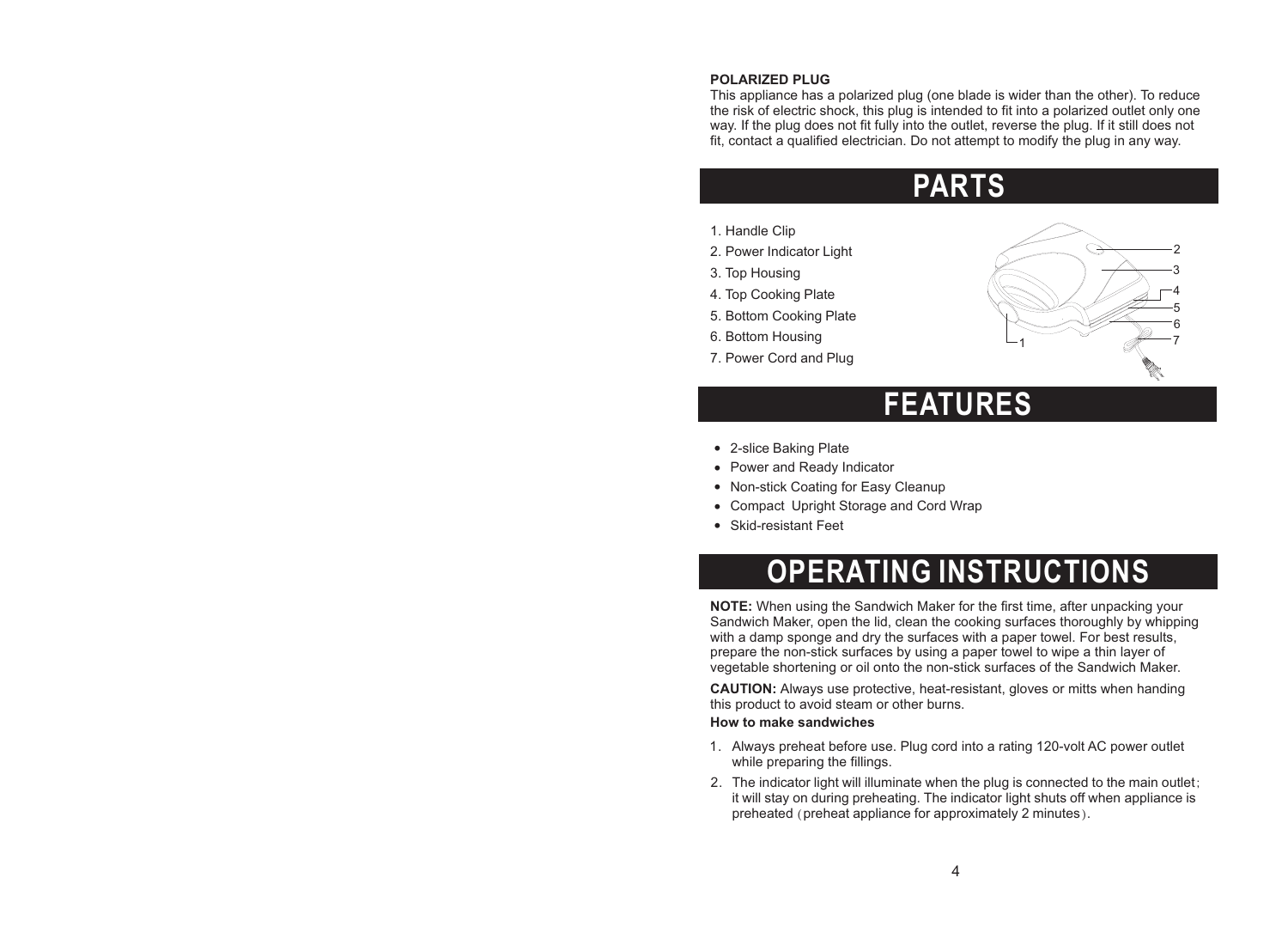#### **CAUTION: Always preheat before use**.

- Lightly glaze both heating plates with a small amount of vegetable oil or a 3. non-stick spray, and close the casing for the sandwich maker to heat up.
- 4. Prepare sandwiches by buttering bread on outer surfaces and placing desired ingredients within. Lift safety catch and open the sandwich maker. Place sandwiches on the heating plates.

#### **CAUTION: Cooking surface is hot**; **handle with care.**

Close the casing to ensure that the sandwich is placed evenly. Lock the safety 5. catch. Normal cooking times will be 3~6 minutes for each sandwich. The red light will turn on and off during cooking as the thermostat keeps the sandwich maker at the proper baking temperature.

#### **CAUTION: The appliance is not to be operated in the open position.**

- 6. Remove the sandwiches from the heating plates with a plastic or wooden spatula. BE CAREFUL with your sandwiches, the fillings will be quite hot. Allow to cool for a few minutes before enjoying.
- 7. Unplug the power supply cord after cooking, and allow the sandwich maker to cool down.

### **SANDWICH RECIPES**

You can use your Sandwich Maker around the clock-breakfast, lunch, dinner, dessert and snacks. Try your own creativity and transform leftovers into tasty delights or use traditional sandwich ingredients and fillings. Fruits and pie fillings make delicious treats when toasted between slices of bread and sprinkled with powdered sugar.

#### **BREAKFAST**

#### **BREAKFAST SANDWICH (Makes 2 sandwiches)**

- 2 eggs 1.
- 6 oz grated cheese (Cheddar, Monterey jack or Swiss) 2.
- 2 oz cooked meat or vegetables. 3.
- 4 slices of bread of choice (butter or margarine optional) 4.
- Place two slices of bread, buttered side down, onto heating plates. Place 5. cheese in center of each slice. Gently pour the beaten egg over cheese and cooked meat (ham, bacon) or vegetables. Top with remaining bread slices, buttered side up. Close and latch cover. Cook for 2 minutes.

#### **FRIED EGGS (Makes 2 servings)**

- 4 eggs 1.
- 2. Spices (to taste)
- 1/2 teaspoon butter/margarine 3.
- 4. Brush top and bottom well with butter or margarine for flavor. Crack one egg directly into each well of heating plates (1~4 eggs can be cooked at same time) close cover but do no latch. Cook for 1~3 minutes for desired results.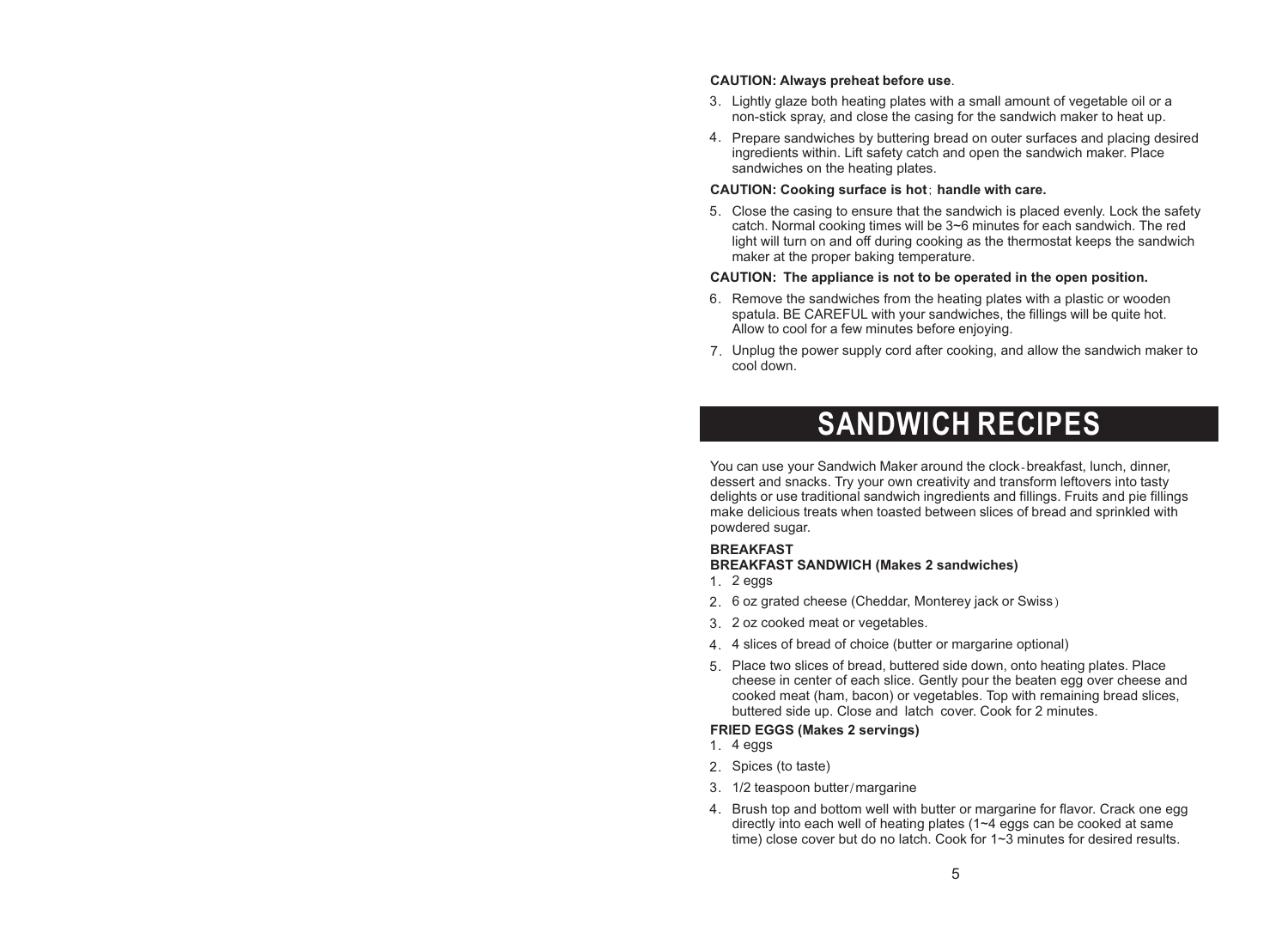#### **LUNCH OR SNACKS**

#### **BASIC GRILLED CHEESE SANDWICH (Makes 1 sandwich)**

- 2 slices bread, any kind 1.
- 2. 2 oz grated cheese or two slices
- Place one slice bread onto one side of heating plates. Add cheese. Top with 3. other slice. Close cover and latch. Cook for two minutes.

#### **MONTE CRISTO (Makes 2 sandwiches)**

- 2 thin slices Swiss cheese 1.
- 2. 4 slices white bread
- 4 thin slices cooked ham 3.
- 4. 1 egg
- 5. 1/3 cup milk
- 6. Preheat sandwich maker. Place one slice of ham, a slice of Swiss cheese and another of ham (all cut to fit the bread size) on each of two slices of bread. Top with remaining bread slices. Combine milk and egg; dip sandwiches on side at a time in egg mixture. Place onto heating plates. Close cover catching latch and cook for 2~3 minutes.

#### **DESSERTS:**

#### **BANANA TREATS (Makes 2)**

- 4 slices of bread 1.
- 2. 1 banana peeled
- 1~2 teaspoons sugar 3.
- 4. Butter outsides of bread and place two slices of bread, buttered side down, into sandwich maker. Slice banana, and place half of the banana onto each slice of bread, sprinkle with sugar. Top with remaining slices bread, and toast for 1~2 minutes.

#### **APPLE TURNOVERS (Makes 4)**

- 1. 1 oz apple or 1 oz canned apple-pie filling
- 2. 1 teaspoon castor (icing) sugar
- 1/2 teaspoon cinnamon 3.
- Optional: 3 teaspoons raisins, raisin bread 4.
- 5. Place a slice of bread (buttered side down) onto the sandwich maker. Form a hollow and add apple. Sprinkle with (icing) sugar and cinnamon. Top with a slice bread (buttered side up) lower lid and toast for 1 minute, serve immediately.



This appliance requires little maintenance. It contains no user serviceable parts. Do not try to repair it yourself. Refer it to qualified personnel if servicing needed.